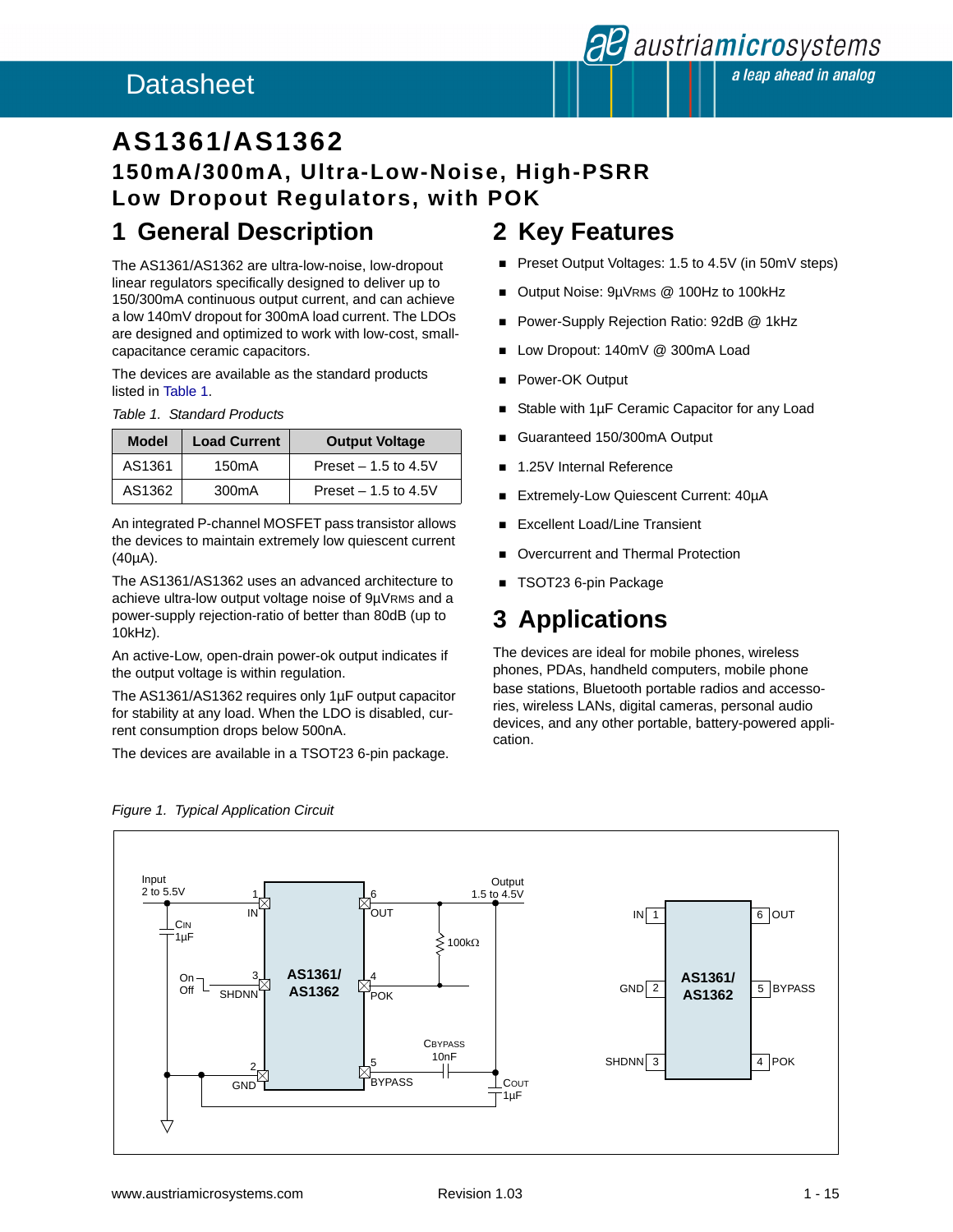## **4 Pinout**

### **Pin Assignments**

*Figure 2. Pin Assignments (Top View)*



### **Pin Descriptions**

*Table 2. Pin Descriptions*

| <b>Pin Number</b> | <b>Pin Name</b> | <b>Description</b>                                                                                                                                                    |
|-------------------|-----------------|-----------------------------------------------------------------------------------------------------------------------------------------------------------------------|
| 1                 | IN              | <b>Unregulated Input Supply.</b>                                                                                                                                      |
| $\overline{c}$    | <b>GND</b>      | Ground                                                                                                                                                                |
| 3                 | <b>SHDNN</b>    | <b>Shutdown.</b> Pull this pin low to disable the LDO.                                                                                                                |
| 4                 | <b>POK</b>      | <b>Power-OK Output.</b> Active-Low, open-drain output indicates if the output<br>voltage is within regulation.<br>$0 =$ VOUT <94% VOUTNOM<br>$1 =$ VOUT > 94% VOUTNOM |
| 5                 | <b>BYPASS</b>   | Noise Bypass for Low-Noise Operation. Connect a 10nF capacitor from<br>this pin to <b>OUT</b> .<br>Note: This pin is shorted to GND in shutdown mode.                 |
| 6                 | OUT             | Regulated Output Voltage. Bypass this pin with a capacitor to GND. See<br>Capacitor Selection and Regulator Stability on page 12 for more details.                    |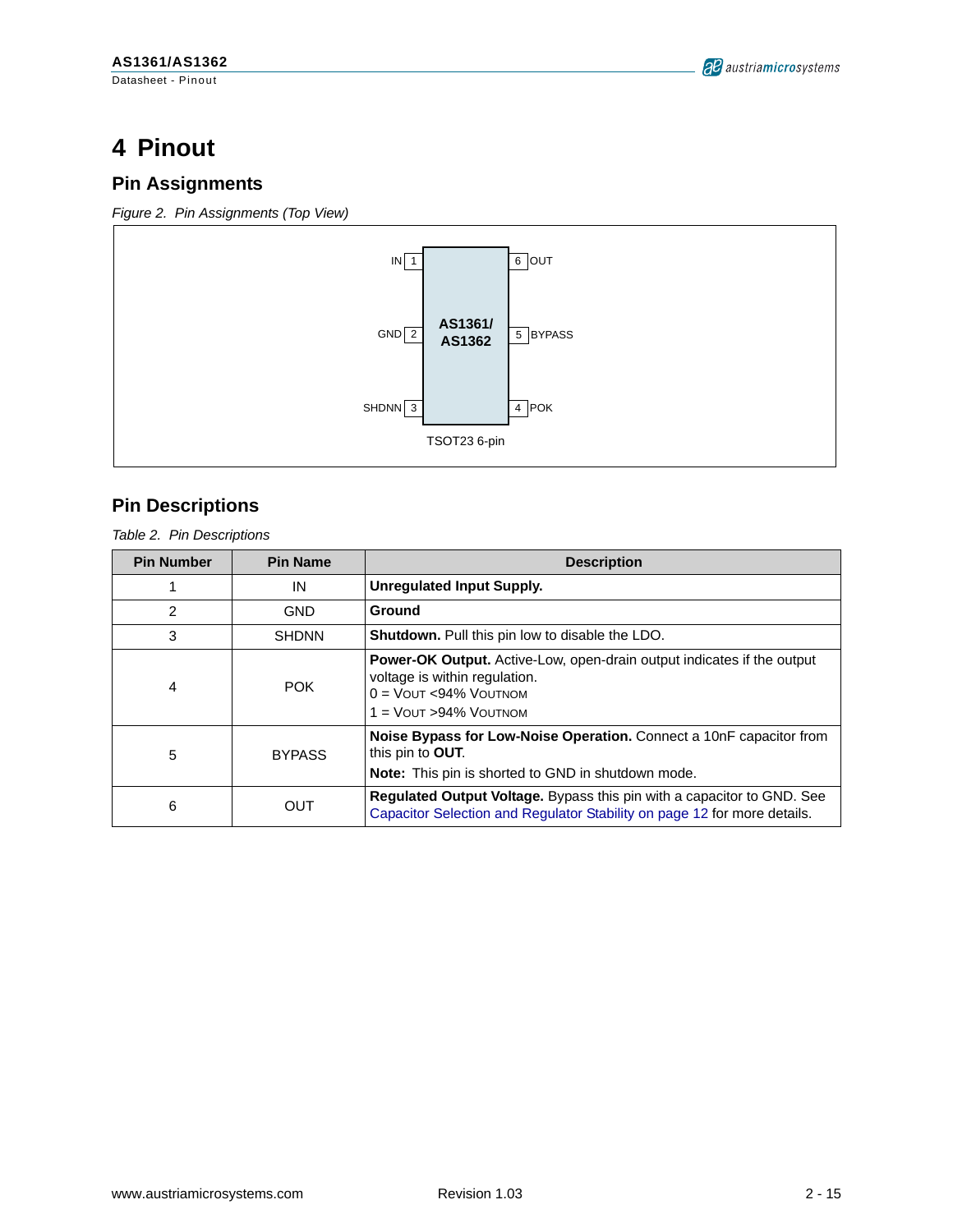## **5 Absolute Maximum Ratings**

Stresses beyond those listed in Table 3 may cause permanent damage to the device. These are stress ratings only, and functional operation of the device at these or any other conditions beyond those indicated in [Electrical Character](#page-3-0)[istics on page 4](#page-3-0) is not implied. Exposure to absolute maximum rating conditions for extended periods may affect device reliability.

|  |  | Table 3. Absolute Maximum Ratings |  |
|--|--|-----------------------------------|--|
|--|--|-----------------------------------|--|

| <b>Parameter</b>                     | <b>Min</b> | <b>Max</b>    | <b>Units</b> | <b>Comments</b>                                                                                                                                                                                                                                                                                      |
|--------------------------------------|------------|---------------|--------------|------------------------------------------------------------------------------------------------------------------------------------------------------------------------------------------------------------------------------------------------------------------------------------------------------|
| IN to GND                            | $-0.3$     | $+7$          | V            |                                                                                                                                                                                                                                                                                                      |
| OUT, SHDNN, POK to GND               | $-0.3$     | $IN +$<br>0.3 | V            |                                                                                                                                                                                                                                                                                                      |
| <b>BYPASS to GND</b>                 | $-0.3$     | OUT +<br>0.3  | V            |                                                                                                                                                                                                                                                                                                      |
| <b>Output Short-Circuit Duration</b> |            | Infinite      |              |                                                                                                                                                                                                                                                                                                      |
| Thermal Resistance OJA               |            | 201.7         | °C/W         | on PCB                                                                                                                                                                                                                                                                                               |
| Operating Temperature Range          | $-40$      | +85           | °C           |                                                                                                                                                                                                                                                                                                      |
| Junction Temperature                 |            | $+150$        | °C           |                                                                                                                                                                                                                                                                                                      |
| Storage Temperature Range            | $-65$      | $+150$        | °C           |                                                                                                                                                                                                                                                                                                      |
| Package Body Temperature             |            | $+260$        | °C           | The reflow peak soldering temperature (body<br>temperature) specified is in accordance with<br>IPC/JEDEC J-STD-020D "Moisture/Reflow<br>Sensitivity Classification for Non-Hermetic Solid<br>State Surface Mount Devices".<br>The lead finish for Pb-free leaded packages is<br>matte tin (100% Sn). |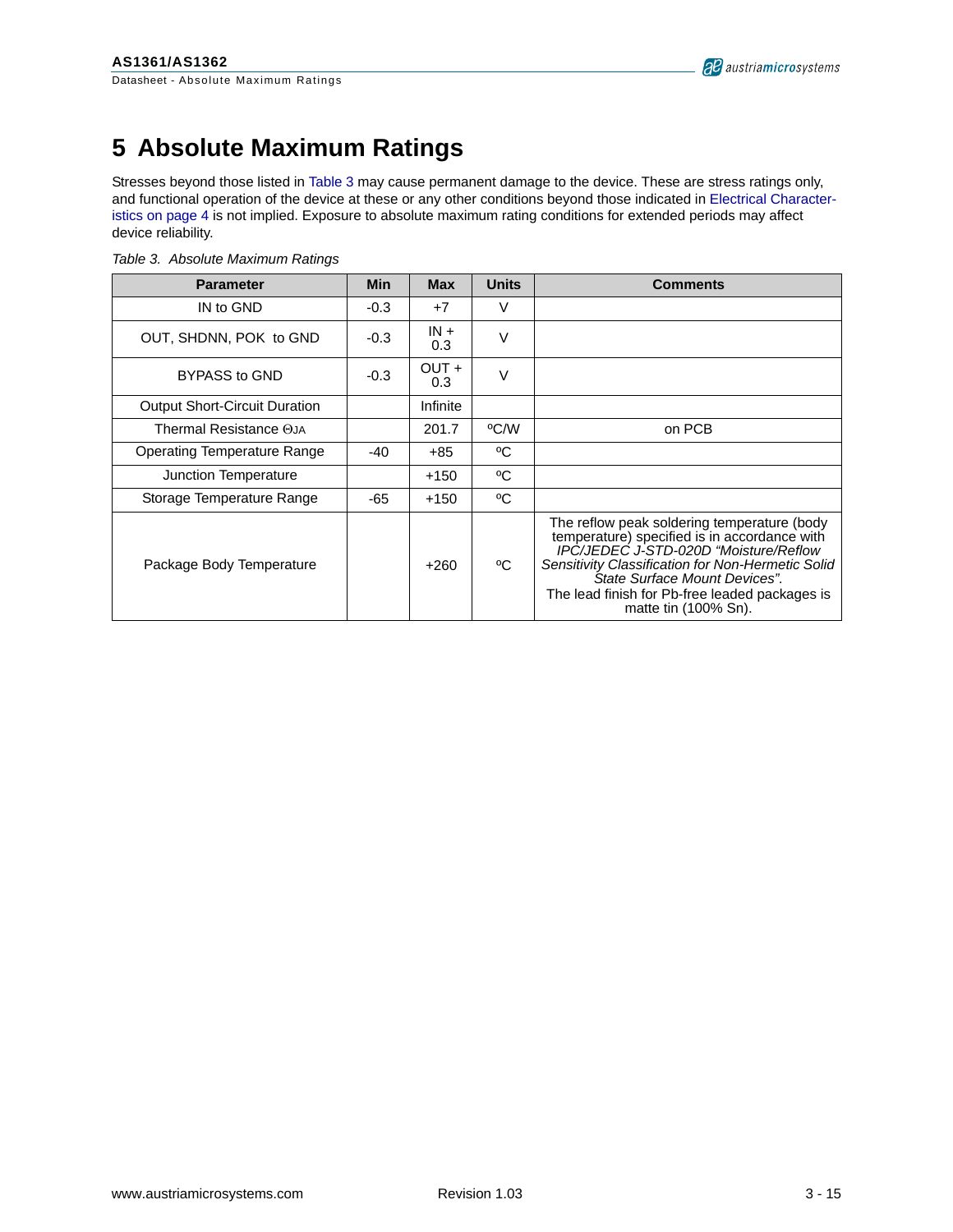## <span id="page-3-0"></span>**6 Electrical Characteristics**

*VIN = VOUT +0.5V, CIN = 1µF, COUT = 1µF, CBYPASS = 10nF, TAMB = -40 to +85ºC (unless otherwise specified). Typ values are at TAMB = +25ºC. Limits 100% tested at +25ºC. Limits over operating temperature range guaranteed by design. Table 4. Electrical Characteristics*

| <b>Symbol</b>         | <b>Parameter</b>                 | <b>Condition</b>                                                  | Min            | <b>Typ</b> | <b>Max</b> | Unit   |  |
|-----------------------|----------------------------------|-------------------------------------------------------------------|----------------|------------|------------|--------|--|
| <b>V<sub>IN</sub></b> | Input Voltage Range              |                                                                   | $\overline{2}$ |            | 5.5        | $\vee$ |  |
|                       |                                  | $IOUT = 1mA$ , $TAMB = +25°C$                                     | $-0.5$         |            | $+0.5$     |        |  |
|                       |                                  | IOUT = $100\mu$ A to 150mA, TAMB = $+25\textdegree C$<br>(AS1361) | $-0.75$        |            | $+0.75$    |        |  |
|                       | <b>Output Voltage Accuracy</b>   | $IOUT = 100\mu A$ to 300mA, $TAMB = +25\textdegree C$<br>(AS1362) | $-1.0$         |            | $+1.0$     | $\%$   |  |
|                       |                                  | $IOUT = 100\mu A$ to 150mA, (AS1361)                              | $-1.5$         |            | $+1.5$     |        |  |
|                       |                                  | IOUT = 100µA to 300mA, (AS1362)                                   | $-2.0$         |            | $+2.0$     |        |  |
|                       |                                  | AS1361                                                            | 150            |            |            |        |  |
| <b>IOUT</b>           | Maximum Output Current           | AS1362                                                            | 300            |            |            | mA     |  |
|                       |                                  | AS1361, OUT = $90\%$ of nom., TAMB = $+25\degree$ C               |                | 270        |            |        |  |
| <b>ILIMIT</b>         | <b>Current Limit</b>             | AS1362, OUT = $90\%$ of nom., TAMB = $+25\degree$ C               |                | 510        |            | mA     |  |
|                       |                                  | VOUT $\geq$ 3V, IOUT = 150mA                                      |                | 70         | 95         |        |  |
|                       |                                  | VOUT $\geq$ 3V, IOUT = 300mA, AS1362                              |                | 140        | 200        |        |  |
|                       |                                  | $2.5V \leq$ VOUT < 3V, IOUT = 150mA                               |                | 90         | 120        |        |  |
|                       | Dropout Voltage <sup>1</sup>     | $2.5V \leq$ VOUT < 3V, IOUT = 300mA, AS1362                       |                | 170        | 230        | mV     |  |
|                       |                                  | $2.0V \leq$ VOUT < 2.5V, IOUT = 150mA                             |                | 140        | 190        |        |  |
|                       |                                  | $2.0V \leq$ VOUT < 2.5V, IOUT = 300mA, AS1362                     |                | 270        | 350        |        |  |
|                       | Quiescent Current                | $IOUT = 0.05mA$                                                   |                | 40         | 90         |        |  |
| lQ                    |                                  | $V_{IN}$ = $V$ OUTNOM - 0.1V, $I$ OUT = 0mA                       |                | 150        | 250        | μA     |  |
| <b>VLNR</b>           | Line Regulation                  | $V_{IN}$ = (VOUT +0.5V) to 5.5V, IOUT = 0.1mA                     |                | 0.02       |            | %N     |  |
| <b>VLDR</b>           | Load Regulation                  | $IOUT = 1 to 150/300mA$                                           |                | 0.0005     |            | % /mA  |  |
| <b>I</b> SHDNN        | Shutdown Supply Current          | $SHDNN = 0V$                                                      |                | 9          | 500        | nA     |  |
|                       |                                  | $f = 1$ kHz, $IOUT = 10$ mA                                       |                | 92         |            |        |  |
| <b>PSRR</b>           | Ripple Rejection                 | $f = 10kHz$ , $IOUT = 10mA$                                       |                | 80         |            | dB     |  |
|                       |                                  | $f = 100$ kHz, $I$ OUT = 10mA                                     |                | 62         |            |        |  |
|                       | Output Noise Voltage (RMS)       | $f = 100$ Hz to 100kHz.<br>$LOAD = 0$ to 150/300mA                |                | 9          |            | μV     |  |
| Shutdown              |                                  |                                                                   |                |            |            |        |  |
|                       | Shutdown Exit Delay <sup>2</sup> | $R$ LOAD = 50 $\Omega$                                            |                |            | 300        | μs     |  |
|                       | <b>SHDNN Logic Low Level</b>     | $V_{IN} = 2$ to 5.5V                                              |                |            | 0.4        | V      |  |
|                       | SHDNN Logic High Level           | $V_{IN} = 2$ to 5.5V                                              | 1.5            |            |            | V      |  |
|                       | <b>Power-OK Output</b>           |                                                                   |                |            |            |        |  |
|                       |                                  | $IOUT = 0$ , $VOUTRISING$                                         | 90             | 94         | 98         | $\%$   |  |
| <b>VPOK</b>           | Power-OK Voltage Threshold       | Hysteresis, $IOUT = 0$                                            |                | 1.5        |            | VOUT   |  |
| VOL                   | POK Output Voltage Low           | $IsINK = 1mA$                                                     |                |            | 0.3        | V      |  |
|                       | POK Output Leakage Current       | VOUT in regulation                                                |                |            | 1          | μA     |  |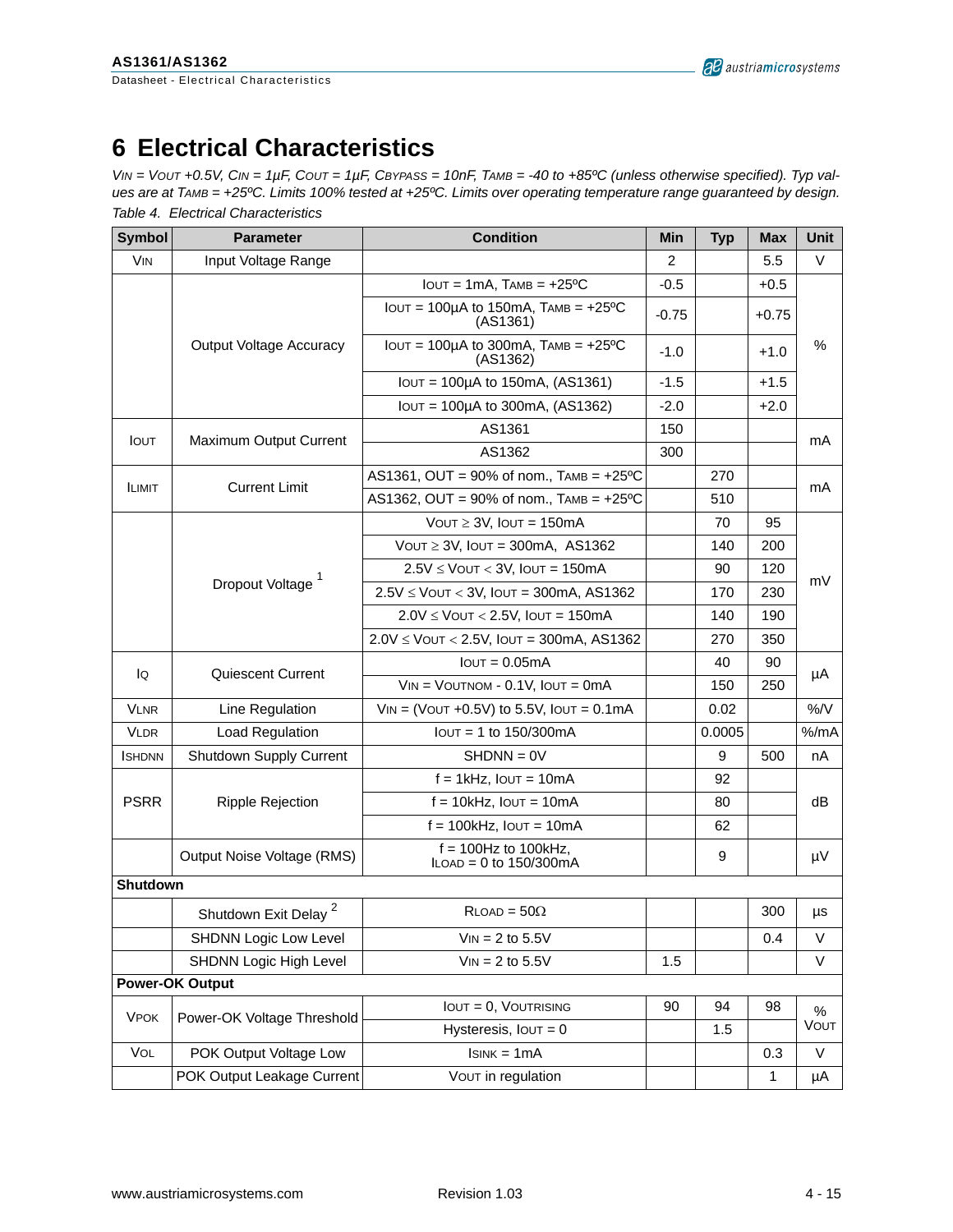|  |  | Table 4. Electrical Characteristics (Continued) |  |
|--|--|-------------------------------------------------|--|
|--|--|-------------------------------------------------|--|

| Symbol                    | <b>Parameter</b>                       | <b>Condition</b> | Min | <b>Typ</b> | <b>Max</b> | Unit |
|---------------------------|----------------------------------------|------------------|-----|------------|------------|------|
| <b>Thermal Protection</b> |                                        |                  |     |            |            |      |
| <b>TSHDNM</b>             | <b>Thermal Shutdown</b><br>Temperature |                  |     | 160        |            | °C   |
| $\Delta$ TSHDN<br>M       | Thermal Shutdown<br><b>Hysteresis</b>  |                  |     | 15         |            | °C   |

1. Dropout is defined as VIN - VOUT when VOUT is 100mV below the value of VOUT for VIN = VOUT + 0.5V.

2. Time needed for VOUT to reach 90% of final value.

**Note:** All limits are guaranteed. The parameters with min and max values are guaranteed with production tests or SQC (Statistical Quality Control) methods.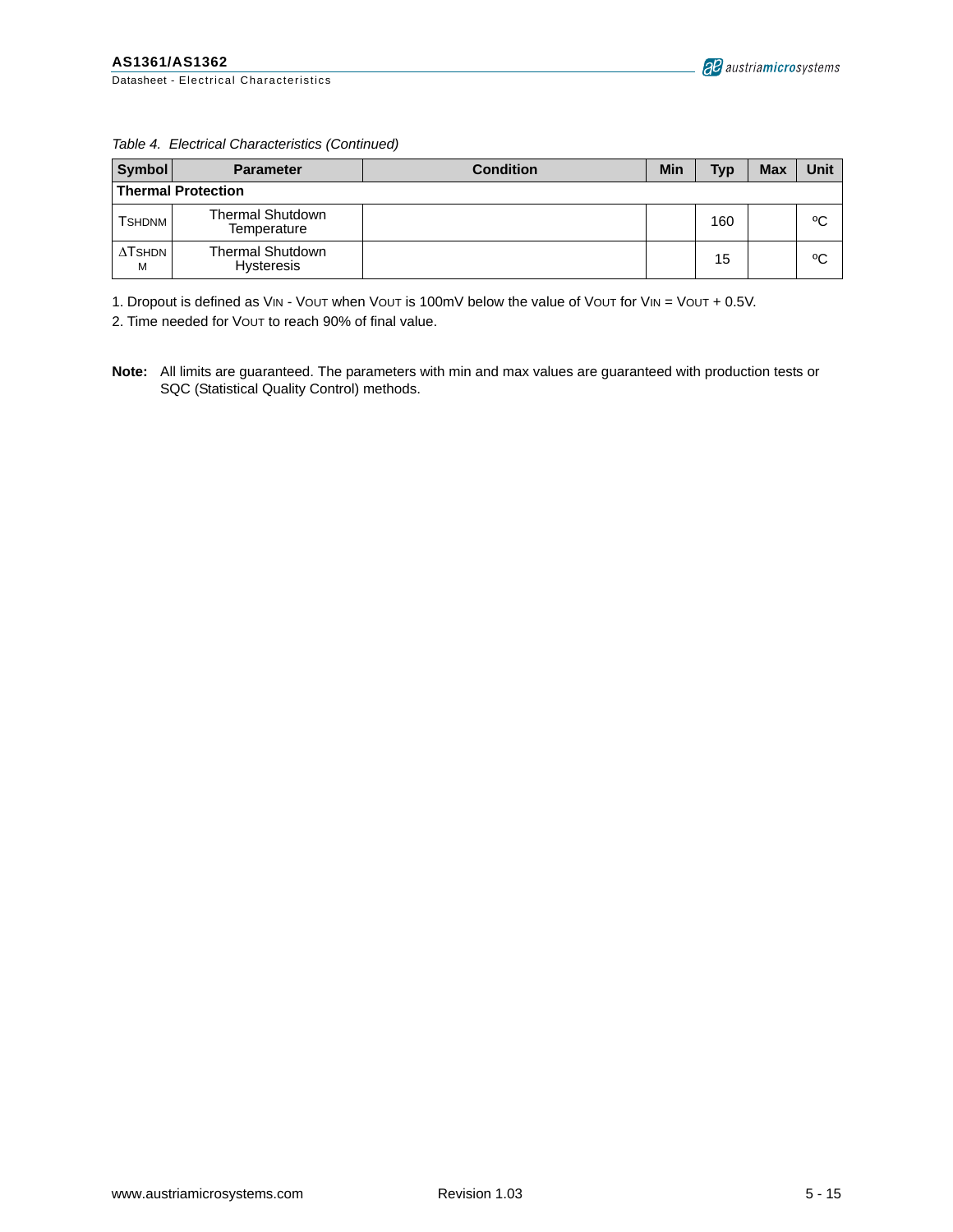<span id="page-5-0"></span>Datasheet - Typical Operating Characteristics

# **7 Typical Operating Characteristics**

 $V_{IN}$  = VOUT + 0.5V, CIN = COUT = 1µF, CBYPASS = 10nF, TAMB = 25°C (unless otherwise specified).



*Figure 5. Output Voltage Accuracy vs. Temperature Figure 6. Dropout Voltage vs. Load Current*



*Figure 7. Dropout Voltage vs. Output Voltage*





al austriamicrosystems



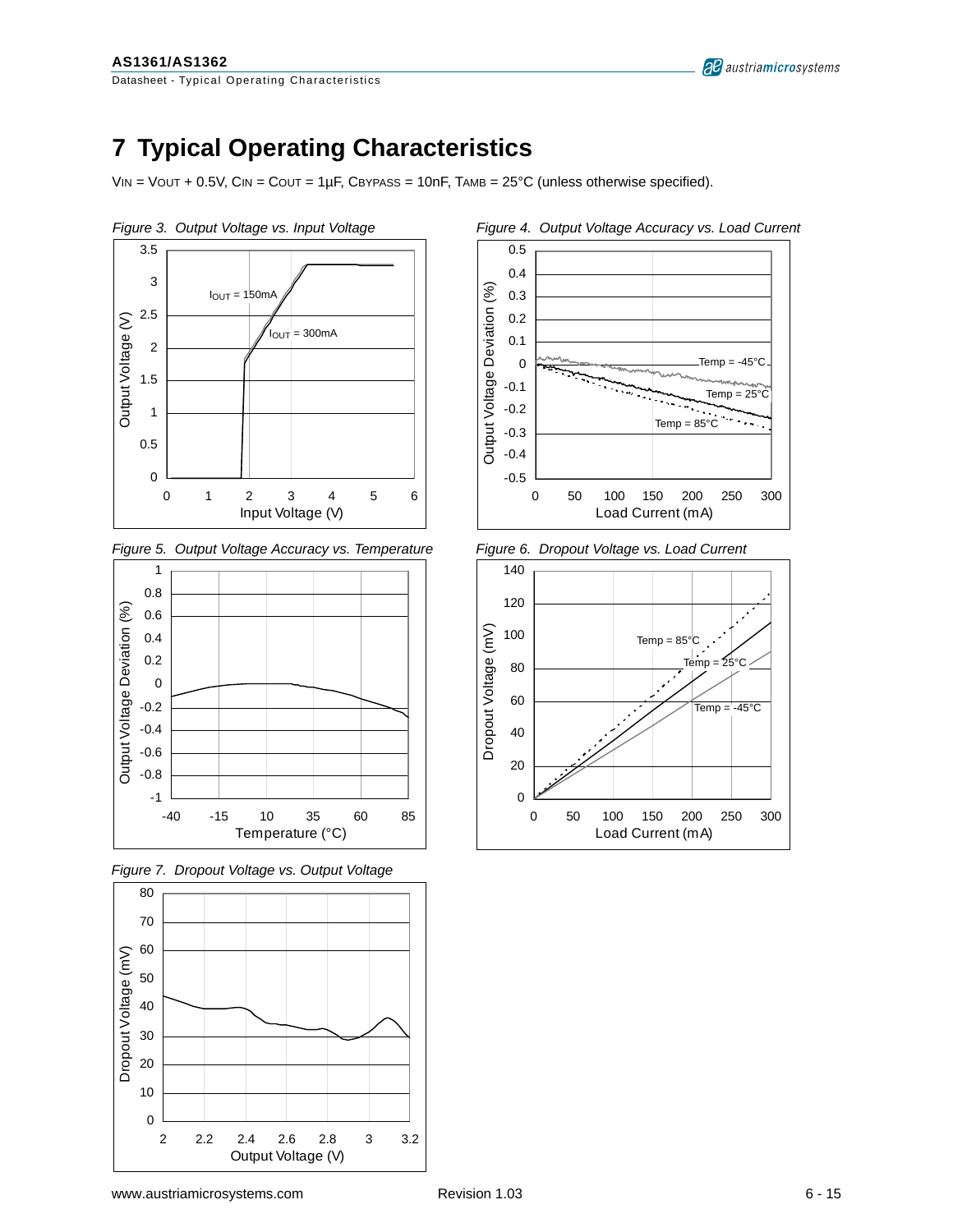

*Figure 10. Ground Pin Current vs. Temperature Figure 11. PSRR vs. Frequency; IOUT = 10mA*







<span id="page-6-0"></span>Figure 8. Ground Pin Current vs. Input Voltage Figure 9. Ground Pin Current vs. Load Current





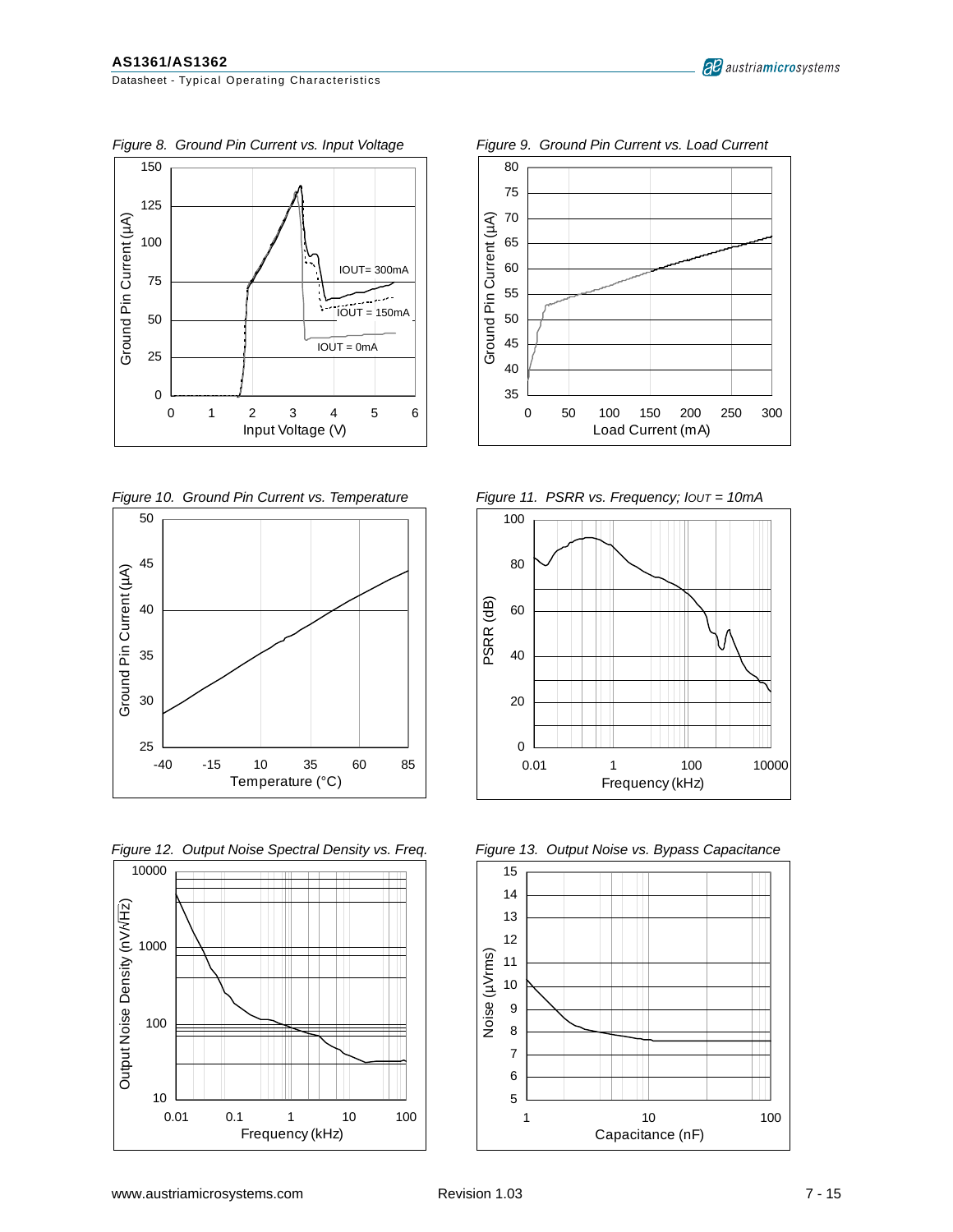<span id="page-7-0"></span>Datasheet - Typical Operating Characteristics







*Figure 15. Load Transient Response near Dropout, VIN = 3.4V, VOUT = 3.3V*



*Figure 16. Line Transient Response Figure 17. Enter & Exit Shutdown Delay*

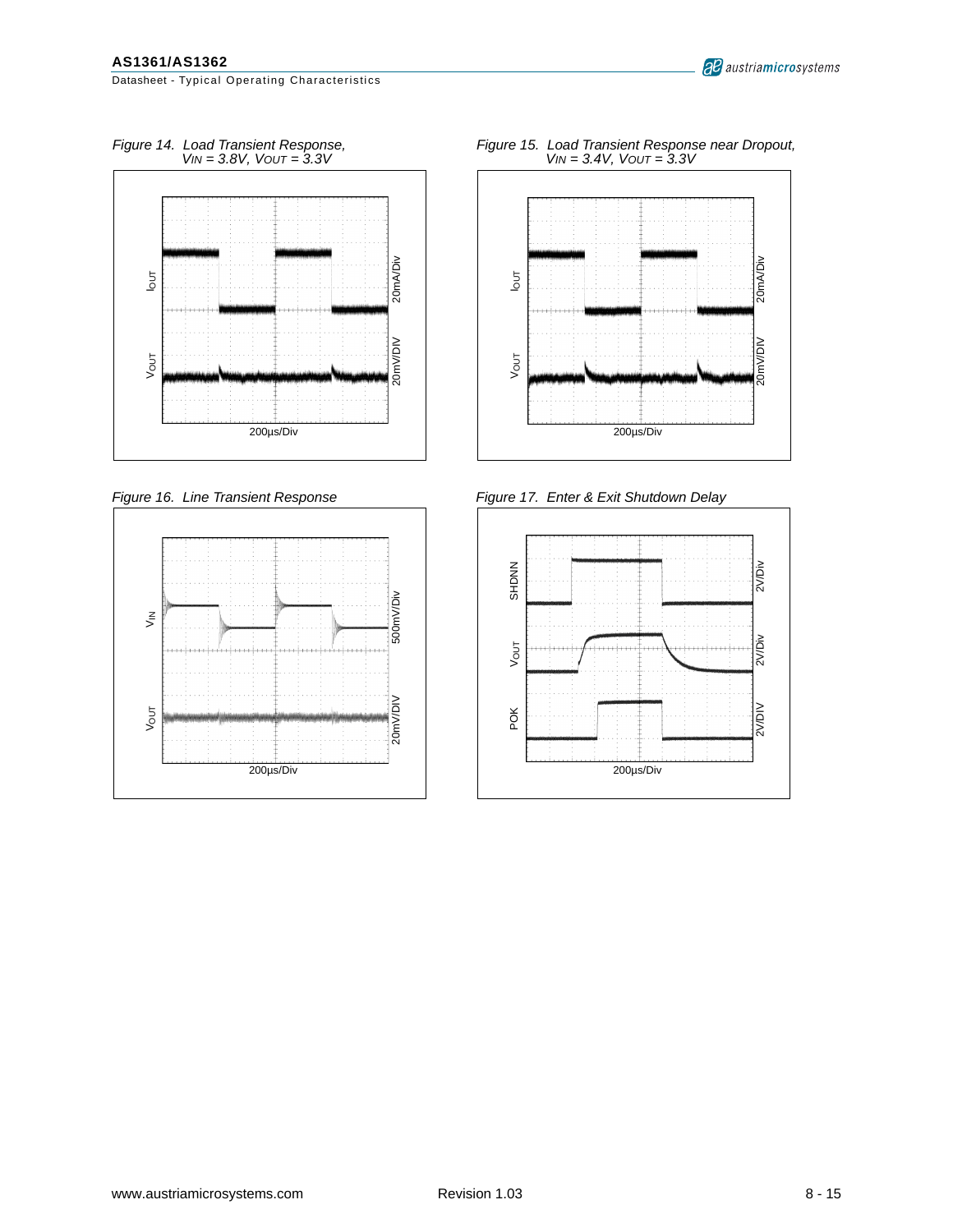## **8 Detailed Description**

The AS1361/AS1362 are ultra-low-noise, low-dropout, low-quiescent current linear-regulators specifically designed for space-limited applications. The devices are available with preset output voltages from 1.5 to 4.5V in 50mV increments.

These devices can supply loads up to 150/300mA. As shown in [Figure 18](#page-9-0), the AS1361/AS1362 consist of an integrated bandgap core and noise bypass circuitry, error amplifier, P-channel MOSFET pass transistor, and internal feedback voltage-divider.

The output voltage is fed back through an internal resistor voltage-divider connected to pin OUT. An external bypass capacitor connected to pin BYPASS reduces noise at the output. Additional blocks include a current limiter, thermal sensor, and shutdown logic.

#### **Internal Voltage Reference**

The 1.25V bandgap reference is connected to the error amplifier's inverting input. The error amplifier compares this reference with the feedback voltage and amplifies the difference. If the feedback voltage is lower than the reference voltage, the pass-transistor gate is pulled low. This allows more current to pass to the output and increases the output voltage. If the feedback voltage is too high, the pass transistor gate is pulled high, allowing less current to pass to the output.

#### **Internal P-Channel Pass Transistor**

The AS1361/AS1362 feature a 0.5Ω (typ) P-channel MOSFET pass transistor, which provides several advantages over similar designs using a PNP pass transistor, including prolonged battery life. The P-channel MOSFET does not require a base driver, thus quiescent current is dramatically reduced. The AS1361/AS1362 LDOs do not exhibit problems associated with typical PNP-based LDOs, and consume only 40µA of quiescent current in light load and 220µA in dropout [\(see Typical Operating Characteristics on page 6\)](#page-5-0).

#### **Output Voltage**

The AS1361/AS1362 deliver preset output voltages from 1.5 to 4.5V, in 50mV increments [\(see Ordering Information on](#page-13-0)  [page 14\)](#page-13-0).

#### **Shutdown**

The AS1361/AS1362 feature a low-power shutdown mode that reduces quiescent current to <200nA. Driving SHDNN low disables the internal voltage reference, error amplifier, gate-drive circuitry, and P-channel MOSFET pass transistor [\(see Figure 18\),](#page-9-0) and the device output enters a high-impedance state.

**Note:** For normal operation connect pin SHDNN to pin IN.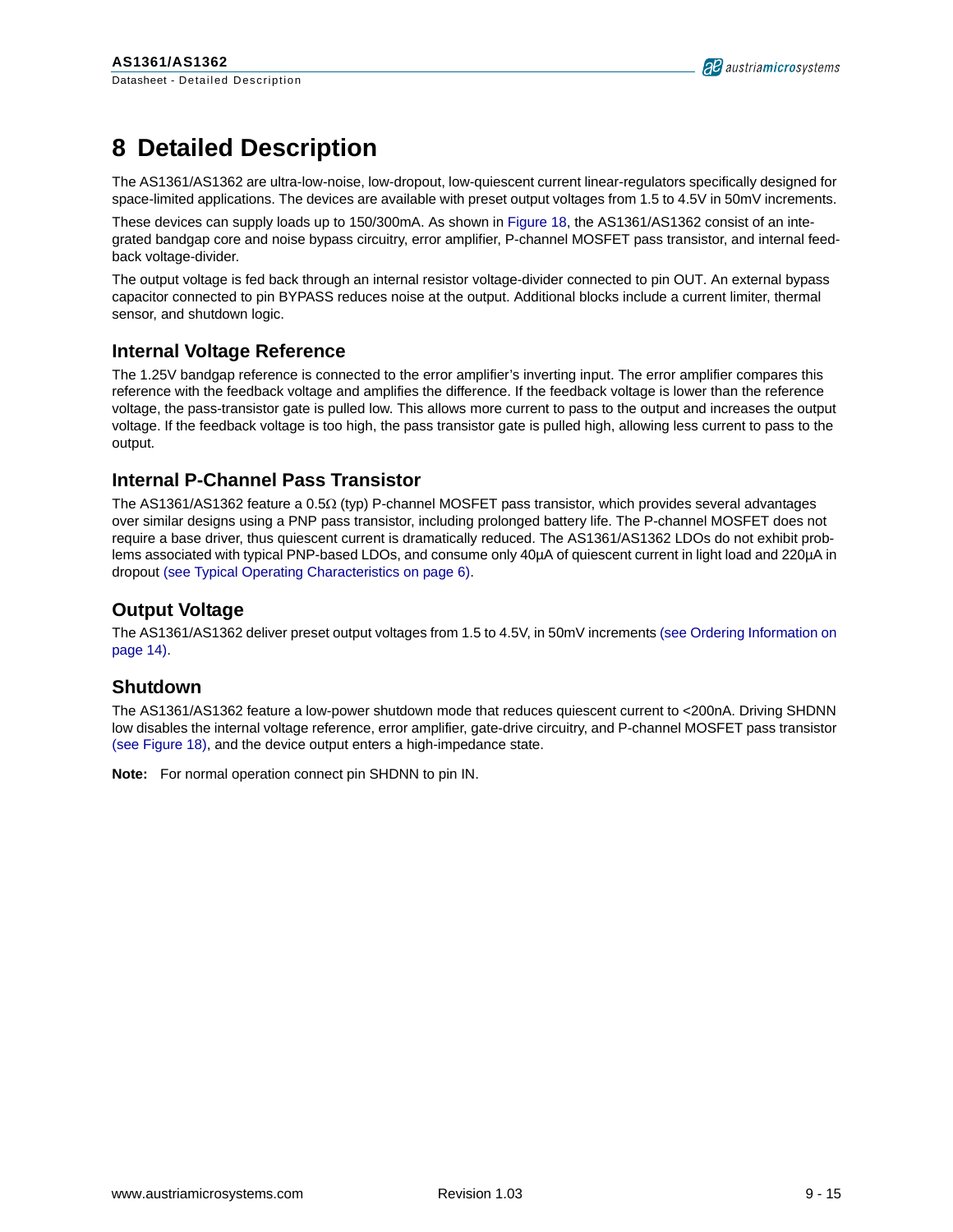<span id="page-9-0"></span>*Figure 18. AS1361/AS1362 - Block Diagram*



#### **Power-OK**

The power-ok circuitry is built around an N-channel MOSFET. The circuitry monitors the output voltage and if the voltage goes out of regulation (e.g. during dropout, current limit, or thermal shutdown) pin POK goes low.

The power-OK feature is not active during shutdown and provides a power-on-reset (POR) function that can operate down to VIN = 1V. A capacitor to GND may be added to generate a POR delay.

To obtain a logic-level output, connect a pull-up resistor from pin POK to pin OUT. Larger values for this resistor will help minimize current consumption; a 100kΩ resistor is perfect for most applications [\(see Figure 1 on page 1\)](#page-0-0).

#### **Current Limit**

The AS1361/AS1362 include a current limiting circuitry to monitor and control the P-channel MOSFET pass transistor's gate voltage, thus limiting the device output current to 270mA (AS1361) and 510mA (AS1362).

**Note:** See [Table 4 on page 4](#page-3-0) for the recommended min and max current limits. The output can be shorted to ground indefinitely without causing damage to the device.

#### **Thermal Protection**

Integrated thermal protection circuitry limits total power dissipation in the AS1361/AS1362. When the junction temperature (TJ) exceeds +160ºC, the thermal sensor signals the shutdown logic, turning off the P-channel MOSFET pass transistor and allowing the device to cool down. The thermal sensor turns the pass transistor on again after the device's junction temperature drops by 10ºC, resulting in a pulsed output during continuous thermal-overload conditions.

**Note:** Thermal protection is designed to protect the devices in the event of fault conditions. For continuous operation, do not exceed the absolute maximum junction temperature rating of +150ºC.

#### **Operating Region and Power Dissipation**

The AS1361/AS1362 maximum power dissipation is dependant on the thermal resistance of the case and PCB, the temperature difference between the die junction and TAMB, and airflow rate. Power dissipation across the device is calculated as:

$$
PD = IOUT (VIN - VOUT) \tag{EQ 1}
$$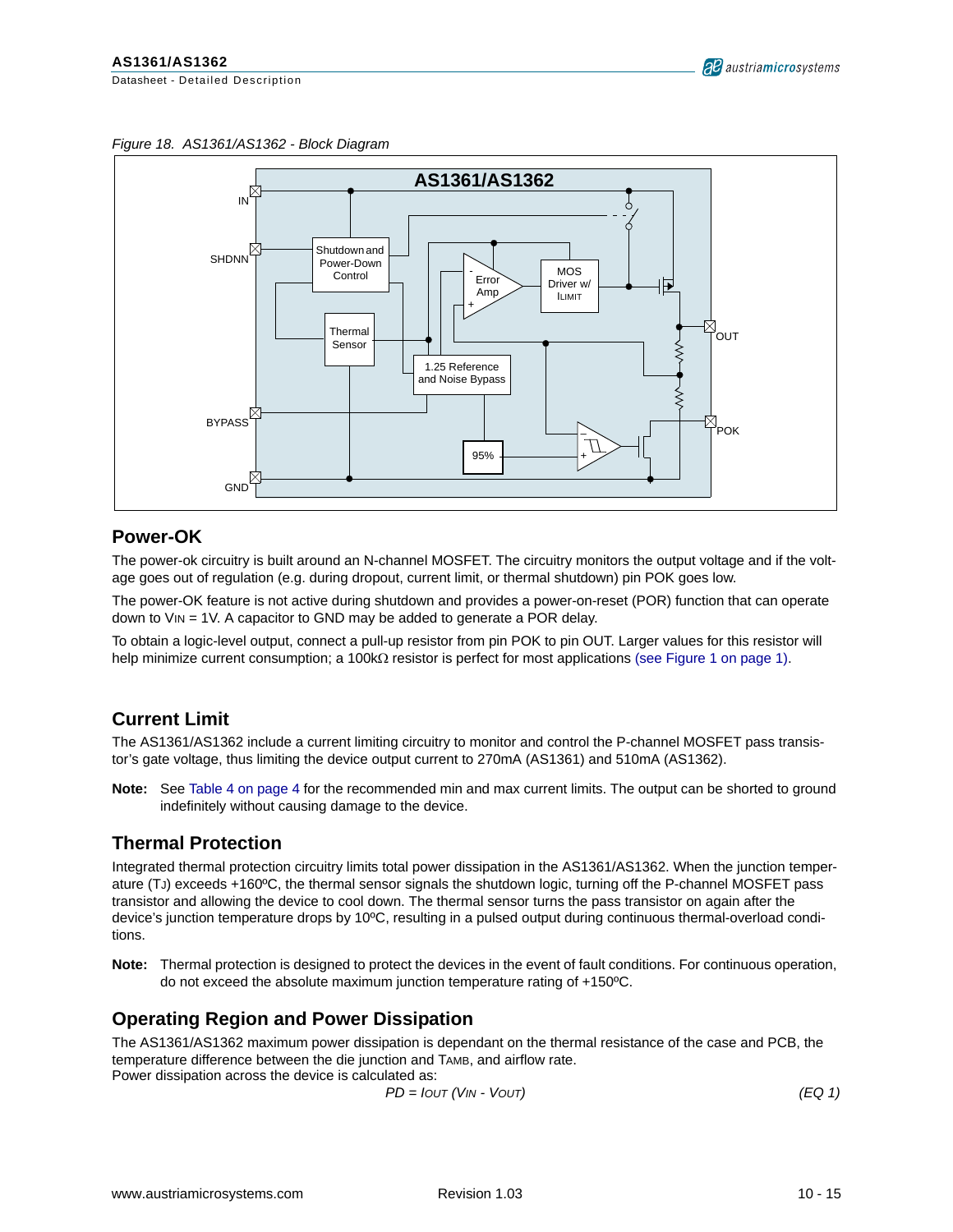Datasheet - Detailed Description

The maximum power dissipation is calculated:

$$
PDMAX = (TJ - TAMB)/(\theta JC + \theta Ca)
$$
 (EQ2)

#### **Where:**

TJ - TAMB is the temperature difference between the AS1361/AS1362 die junction and the surrounding air;

θJC is the thermal resistance of the package;

θCA is the thermal resistance through the PC board/copper traces/other materials to the surrounding air.

**Note:** Pin GND of the AS1361/AS1362 provides the electrical connection to system ground and also serves as a heat sink. Connect pin GND to the system ground using a large pad or ground plane.

#### **Noise Reduction**

The AS1361/AS1362 noise bypass circuitry dramatically reduces output noise, exhibiting 9µVRMS of output voltage noise with CBYPASS = 0.01µF and COUT = 1µF. Use an external 0.01µF bypass capacitor between pin BYPASS and pin OUT [\(see Figure 1 on page 1\).](#page-0-0)

**Note:** Startup time is minimized by internal power-on circuitry which pre-charges CBYPASS.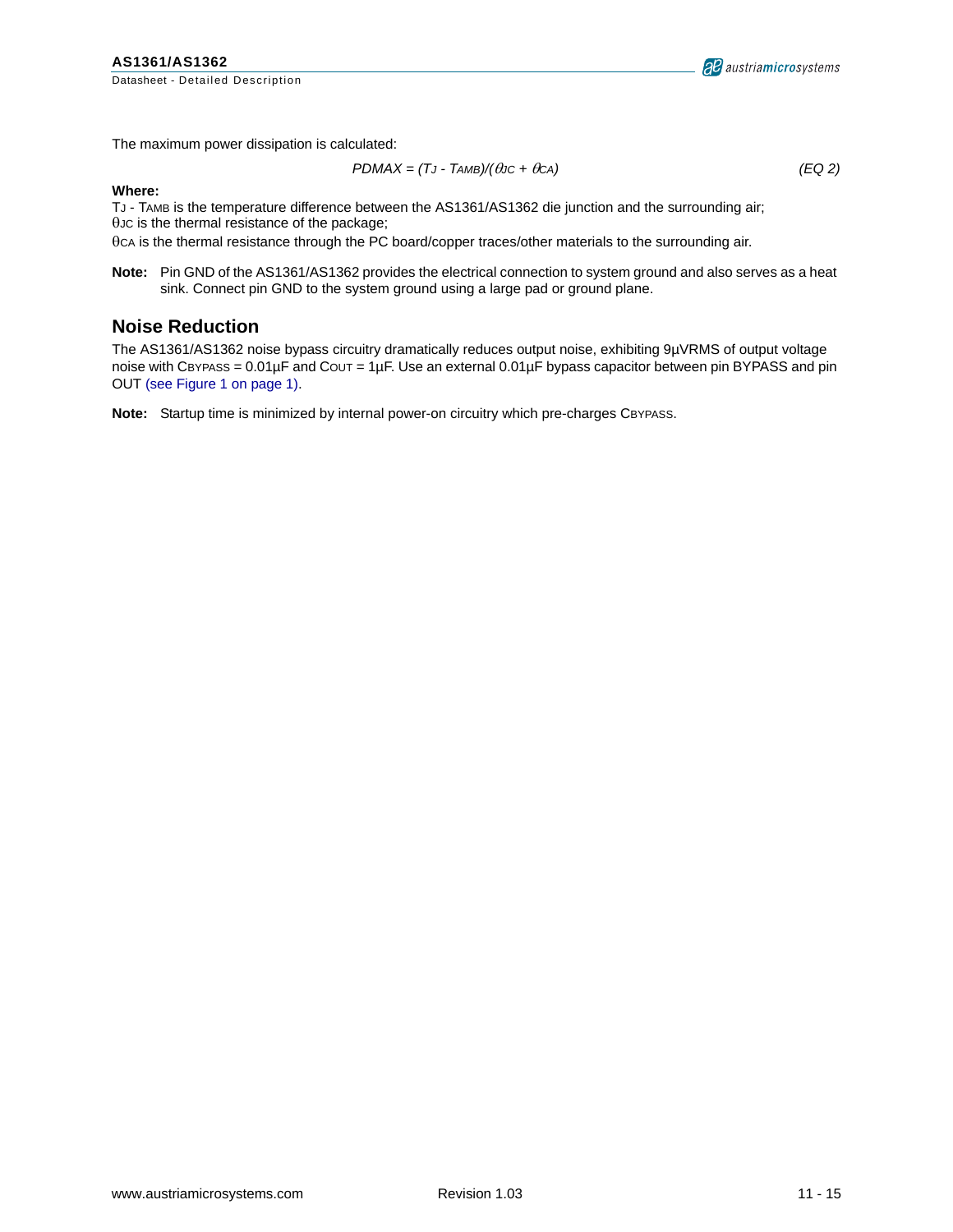### <span id="page-11-0"></span>**9 Application Information**

#### **Capacitor Selection and Regulator Stability**

For normal operation, use a 1µF capacitor at pin IN and a 1µF capacitor at pin OUT. Larger input capacitor values and lower ESR provide better noise rejection and line-transient response. Reduce output noise and improve load-transient response, stability, and power-supply rejection by using large output capacitors.

**Note:** Some ceramic dielectrics exhibit large capacitance and ESR variation with temperature. With dielectrics such as Z5U and Y5V, it may be necessary to use a 2.2µF or larger output capacitor to ensure stability at temperatures below -10°C. With X7R or X5R dielectrics, 1µF is sufficient at all operating temperatures.

#### **Bypass Capacitor**

Use a 0.01µF bypass capacitor at pin BYPASS for low-output voltage noise reduction. The leakage current going into pin BYPASS should be less than 10nA. Increasing the capacitance slightly decreases the output noise. Values above 0.1µF and below 0.001µF are not recommended.

#### **Noise, PSRR, and Transient Response**

The AS1361/AS1362 are designed to deliver ultra-low noise and high PSRR, as well as low dropout and low quiescent currents in battery-powered systems. The power-supply rejection is 92dB at 1kHz and 62dB at 100kHz. [\(see PSRR vs.](#page-6-0)  [Frequency; IOUT = 10mA on page 7\)](#page-6-0).

When operating from sources other than batteries, improved supply-noise rejection and transient response can be achieved by increasing the values of the input and output capacitors, and through passive filtering techniques.

The [Figure 16](#page-7-0) and [Figure 14 on page 8](#page-7-0) show the AS1361/AS1362 line- and load-transient responses.

#### **Dropout Voltage**

The AS1361/AS1362 minimum dropout voltage determines the lowest usable supply voltage. In battery-powered systems, this determines the useful end-of-life battery voltage.

Since the AS1361/AS1362 use a P-channel MOSFET pass transistor, the dropout voltage is a function of drain-to-source on-resistance (RDS(ON)) multiplied by ILOAD [\(see Figure 6 on page 6\)](#page-5-0).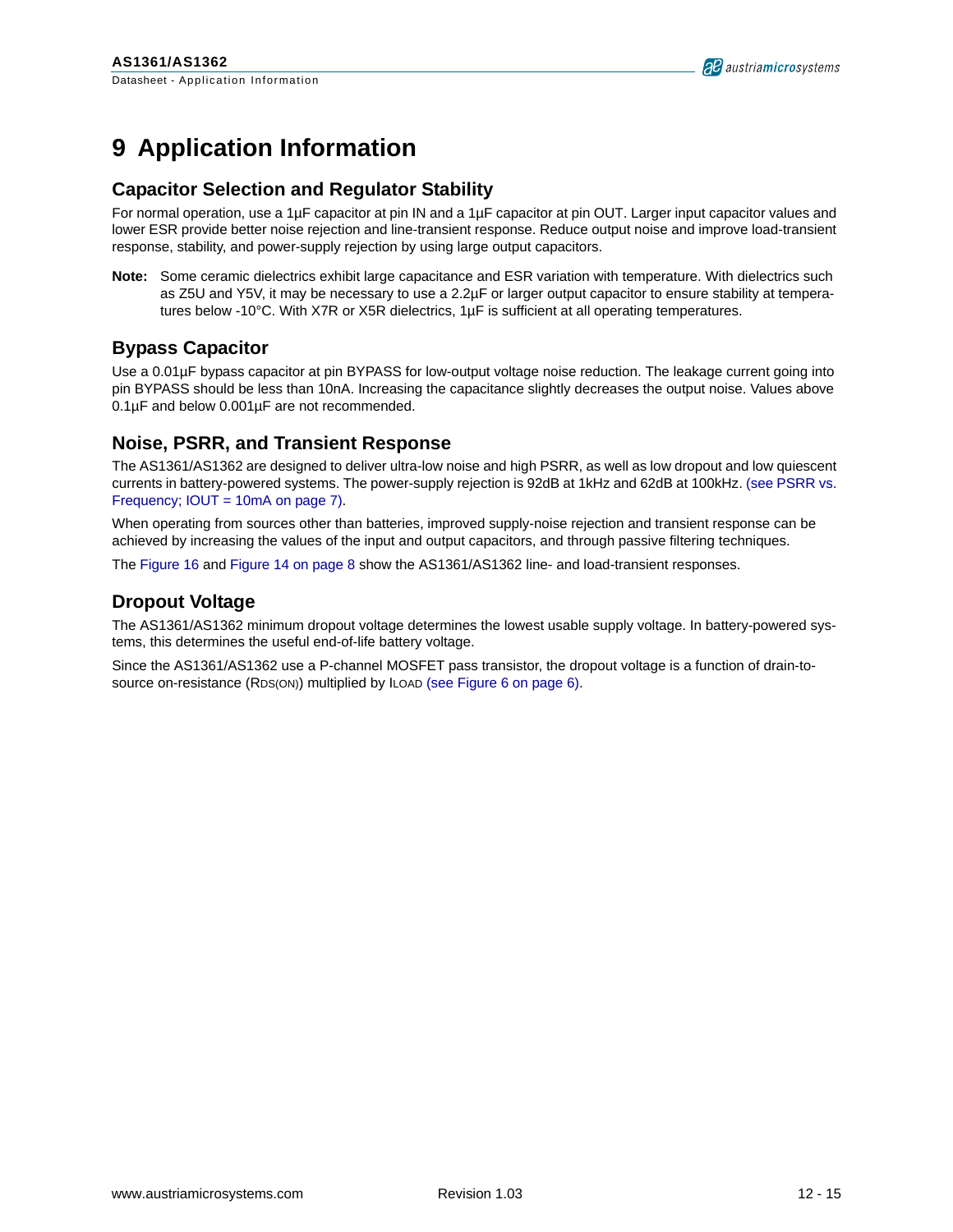GAUGE<br>PLANE  $\overline{12}$ 

VIEW C

## **10 Package Drawings and Markings**

The devices are available in a TSOT23 6-pin package.



#### **Notes:**

- 1. Dimensioning and tolerancing conform to *ASME Y14.5M 1994.*
- 2. Dimensions are in millimeters.
- 3. Dimension D does not include mold flash, protrusions, or gate burrs. Mold flash, protrusions, and gate burrs shall not exceed 0.15mm per end. Dimension E1 does not include interlead flash or protrusion. Interlead flash or protrusion shall not exceed 0.15mm per side. Dimensions D and E1 are determined at datum H.
- 4. The package top can be smaller than the package bottom. Dimensions D and E1 are determined at the outermost extremes of the plastic body exclusive of mold flash, tie bar burrs, gate burrs, and interlead flash, but include any mistmatches between the top of the package body and the bottom. D and E1 are determined at datum H.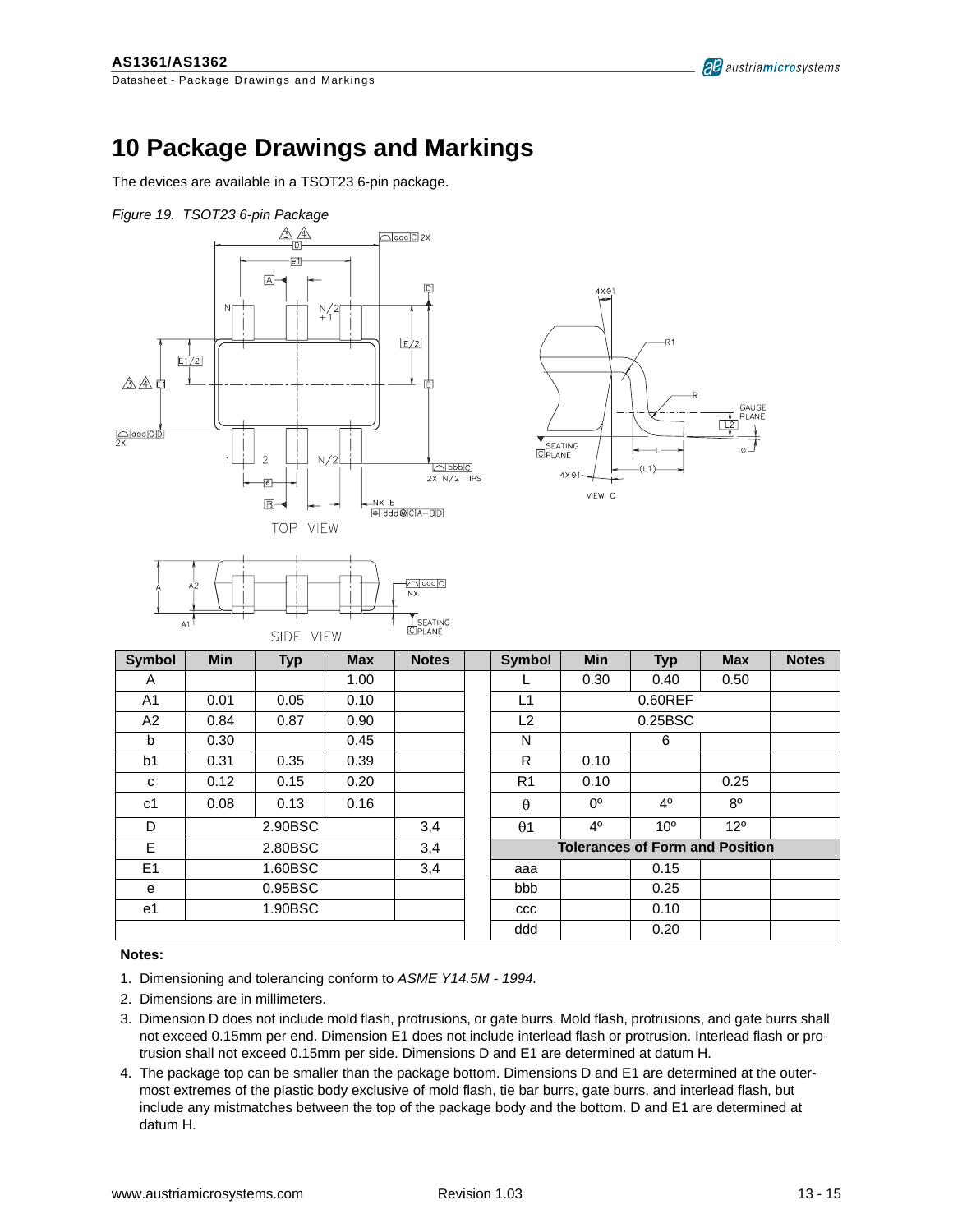<span id="page-13-0"></span>Datasheet - Ordering Information

## **11 Ordering Information**

The devices are available as the standard products shown in Table 5.

|  | Table 5. Ordering Information |
|--|-------------------------------|
|  |                               |

| <b>Ordering Code</b> | <b>Marking</b>   | <b>Output Current</b> | <b>Output Voltage</b> | Delivery Form | Package                      |
|----------------------|------------------|-----------------------|-----------------------|---------------|------------------------------|
| AS1361-BTTT-15       | ASL <sub>2</sub> | 150 <sub>m</sub> A    | 1.5V                  | Tape and Reel | TSOT23 6-pin                 |
| AS1361-BTTT-18       | ASL3             | 150 <sub>m</sub> A    | 1.8V                  | Tape and Reel | TSOT23 6-pin                 |
| AS1361-BTTT-25       | ASL4             | 150 <sub>m</sub> A    | 2.5V                  | Tape and Reel | TSOT23 6-pin                 |
| AS1361-BTTT-26       | ASL <sub>5</sub> | 150 <sub>m</sub> A    | 2.6V                  | Tape and Reel | TSOT23 6-pin                 |
| AS1361-BTTT-27       | ASL6             | 150 <sub>m</sub> A    | 2.7V                  | Tape and Reel | TSOT23 6-pin                 |
| AS1361-BTTT-28       | ASL7             | 150 <sub>m</sub> A    | 2.8V                  | Tape and Reel | TSOT23 6-pin                 |
| AS1361-BTTT-285      | ASL <sub>8</sub> | 150 <sub>m</sub> A    | 2.85V                 | Tape and Reel | TSOT23 6-pin                 |
| AS1361-BTTT-30       | ASL9             | 150 <sub>m</sub> A    | 3.0V                  | Tape and Reel | TSOT23 6-pin                 |
| AS1361-BTTT-33       | <b>ASMA</b>      | 150 <sub>m</sub> A    | 3.3V                  | Tape and Reel | TSOT23 6-pin                 |
| AS1361-BTTT-45       | <b>ASMB</b>      | 150 <sub>m</sub> A    | 4.5V                  | Tape and Reel | TSOT23 6-pin                 |
| AS1362-BTTT-15       | <b>ASMC</b>      | 300 <sub>m</sub> A    | 1.5V                  | Tape and Reel | TSOT23 6-pin                 |
| AS1362-BTTT-18       | <b>ASMD</b>      | 300 <sub>m</sub> A    | 1.8V                  | Tape and Reel | TSOT23 6-pin                 |
| AS1362-BTTT-25       | <b>ASME</b>      | 300mA                 | 2.5V                  | Tape and Reel | TSOT23 6-pin                 |
| AS1362-BTTT-26       | <b>ASMF</b>      | 300mA                 | 2.6V                  | Tape and Reel | TSOT23 6-pin                 |
| AS1362-BTTT-27       | <b>ASMG</b>      | 300 <sub>m</sub> A    | 2.7V                  | Tape and Reel | TSOT23 6-pin                 |
| AS1362-BTTT-28       | <b>ASMH</b>      | 300 <sub>m</sub> A    | 2.8V                  | Tape and Reel | TSOT23 6-pin                 |
| AS1362-BTTT-285      | <b>ASMI</b>      | 300mA                 | 2.85V                 | Tape and Reel | TSOT23 6-pin                 |
| AS1362-BTTT-30       | ASMJ             | 300mA                 | 3.0V                  | Tape and Reel | TSOT23 6-pin                 |
| AS1362-BTTT-33       | <b>ASMK</b>      | 300 <sub>m</sub> A    | 3.3V                  | Tape and Reel | TSOT23 6-pin                 |
| AS1362-BTTT-45       | <b>ASML</b>      | 300 <sub>m</sub> A    | 4.5V                  |               | Tape and Reel   TSOT23 6-pin |

Non-standard devices from 1.5V to 4.5V are available in 50mV steps. For more information and inquiries contact <http://www.austriamicrosystems.com/contact>

**Note:** All products are RoHS compliant and Pb-free.

Buy our products or get free samples online at ICdirect:<http://www.austriamicrosystems.com/ICdirect>

For further information and requests, please contact us <mailto:sales@austriamicrosystems.com> or find your local distributor at<http://www.austriamicrosystems.com/distributor>